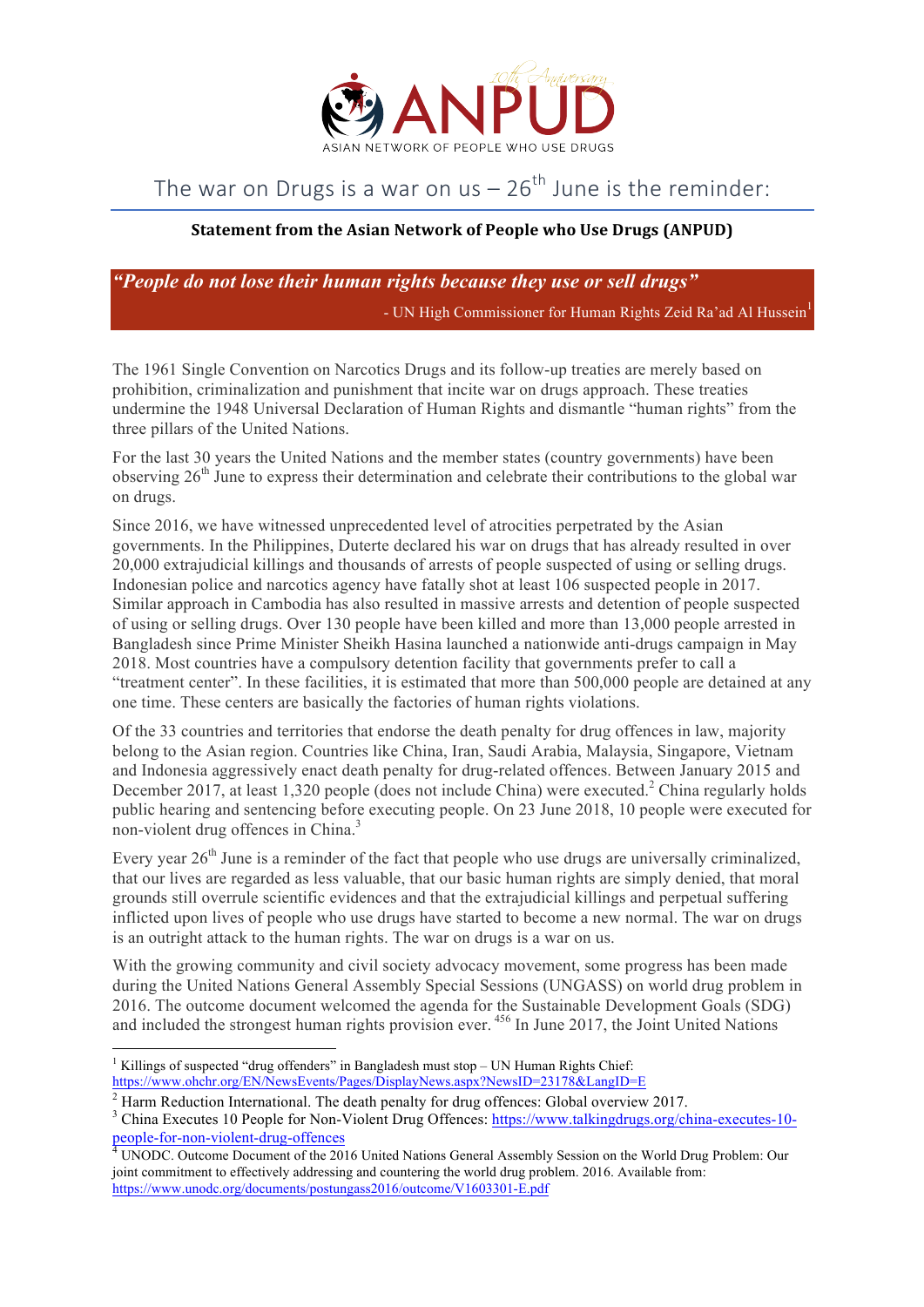statement on ending discrimination in health care settings (Joint WHO/UN Statement) called for a review and repeal of punitive laws that criminalize the use and possession of drugs for personal use.<sup>7</sup> The UN human rights agency and several special rapporteurs have started to become more vocal to address the extrajudicial killings and gross human rights violations of people who use drugs. While this is a good signal, the agency itself seems to have less influence and more vulnerable within the UN system.

The Asian network of People who Use Drugs (ANPUD) is a regional community network committed towards advocating for equal rights and opportunities for people who use drugs. Building on our recommendations for the UNGASS 2016, we call upon the Asian governments and UN partners to:

- *End the criminalization of people who use drugs:* While UNAIDS and WHO<sup>8</sup> recommend decriminalization of drug use, including removing criminal penalties and possession for personal drug use and for possession of drug use paraphernalia. In many Asian countries, those suspected of drug use are often beaten up, tortured and imprisoned for such offences.
- *Eliminate the death penalty for drug related offences and ensure proportional sentencing:* At least l6 countries in Asia have endorsed laws allowing for capital punishment for drug related crimes. <sup>9</sup> ANPUD calls upon all governments to review national drug sentencing frameworks to eliminate the use of death penalty in line with international human rights law.
- *Close compulsory treatment centres for people who use drugs and scale up voluntary community based drug dependence treatment services:* In 2012, UN agencies called on governments to close compulsory drug detention and rehabilitation centres. <sup>10</sup> The evidence convincingly demonstrates that compulsory detention and forced treatment has proved to be ineffective, costly and out of line with the international best practice and human rights obligations, often leading to more harm than good. ANPUD calls on Asian governments to immediately close compulsory detention centres and release those detained therein and demands the rapid scale up of evidence and community-based voluntary drug dependence treatment and harm reduction services.
- *Respect and protect human rights of people who use drugs:* Human rights violation against people who use drugs have been extensively documented in virtually every country in Asia<sup>11</sup> and in majority of cases government employees especially from the law enforcement agencies have perpetrated these abuses.<sup>12</sup> ANPUD urge all Asian governments to improve monitoring accountability for human rights violations as well as ensure the availability of social and legal protections with adequate access to justice and legal aid.
- *Fund comprehensive harm reduction and health services:* UN agencies like UNODC, UNAIDS and WHO recommend the implementation of a comprehensive package of health and social care services to prevent HIV and the transmission of other blood-borne infections, and services such as needle and syringe programs, opioid substitution therapy and overdose prevention and management with naloxone have been identified as priority interventions.<sup>13</sup> Evidence shows that harm reduction services are effective, cost-effective and safe. Unfortunately, coverage of harm reduction services among people who use drugs in Asia remains aby smally low, $^{14}$  and debilitating funding gaps prevent scale-up.<sup>15</sup> ANPUD calls on

 $<sup>5</sup>$  United Nations. Sustainable Development Goals. 2016. Available from: https://sustainabledevelopment.un.org/sdgs</sup>

<sup>6</sup> Harm Reduction International. The Global State of Harm Reduction. 2016.

<sup>&</sup>lt;sup>7</sup> WHO, United Nations. Joint United Nations statement on ending discrimination in health care settings 2017. Available from: http://www.who.int/mediacentre/news/statements/2017/discrimination-in-health-care/en/.

 $\degree$  WHO.2014. Consolidated guidelines on HIV prevention, diagnosis, treatment and care for key populations  $\degree$  Lai, G. 2012. Drugs, crime and punishment: Proportionality of sentencing for drug offences  $^{10}$  United Nat

<sup>&</sup>lt;sup>11</sup> Rahman, F. and Crofts, N. (eds). Drug law reform in East and South East Asia (Lanham, MD: Lexington Books)<br><sup>12</sup> Global Commission on HIV and the Law. 2012. Rights, Risk and Health<br><sup>13</sup> World Health Organization. 2012 prevention, treatment and care for injecting drug users.<br><sup>14</sup> Harm Reduction International. 2016. Global State of Harm Reduction.<br><sup>15</sup> Harm Reduction International. 2014. funding crisis for harm reduction: Donor retreat, g

and the way forward.